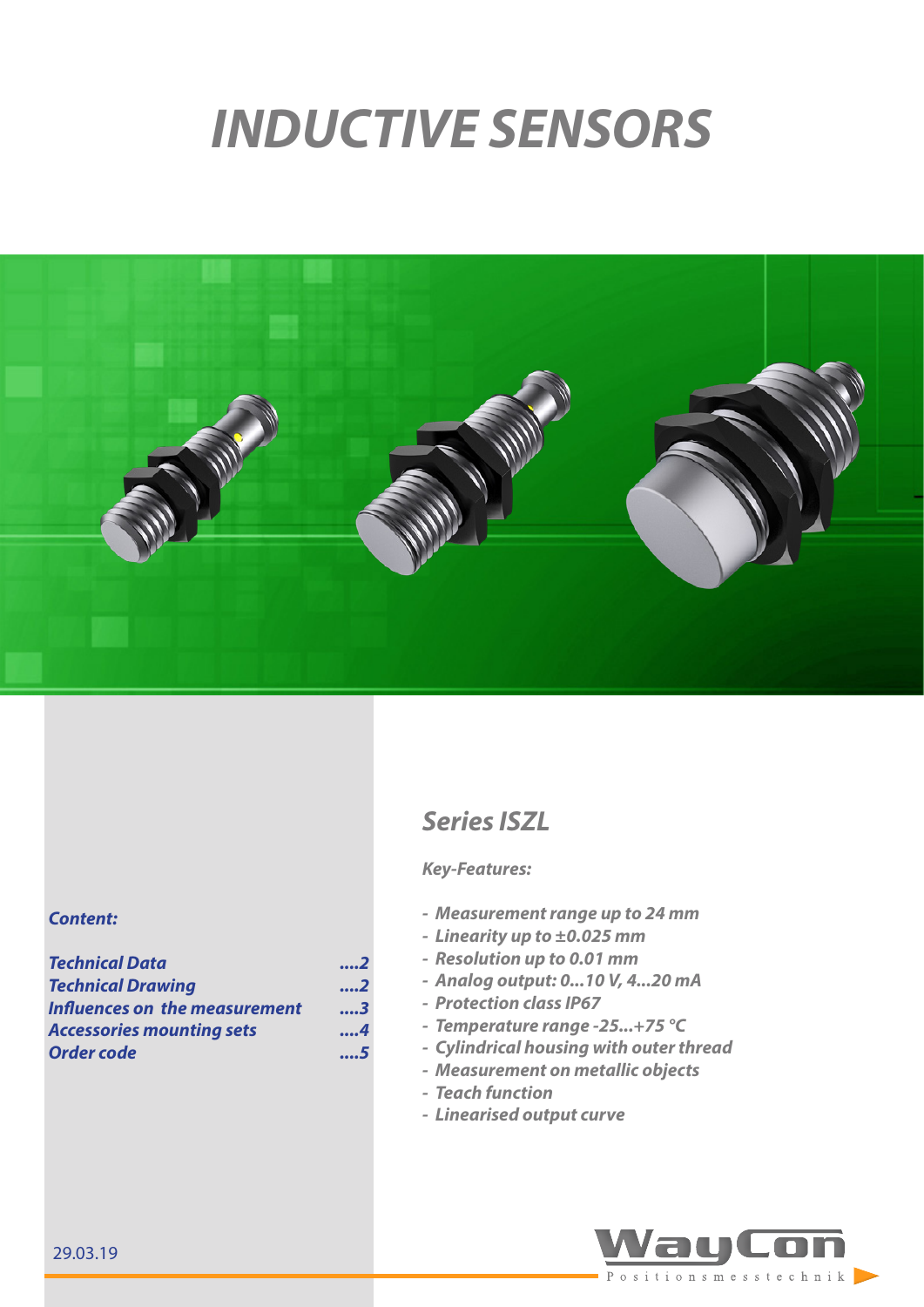## <span id="page-1-0"></span>**TECHNICAL DATA**

| Measurement range <sup>1)</sup>   | [mm]                    | 06                                                                    |                                    | 08                                                                    |                 | 024                                                                   |              |
|-----------------------------------|-------------------------|-----------------------------------------------------------------------|------------------------------------|-----------------------------------------------------------------------|-----------------|-----------------------------------------------------------------------|--------------|
| Linearity <sup>1)</sup>           | [mm]                    | MR $04: \pm 0.025$<br>MR 06: ±0.12                                    | MR $04: \pm 0.025$<br>MR 06: ±0.06 | $\pm 0.08$                                                            |                 | ±0.48                                                                 |              |
| Resolution <sup>1)</sup>          | [mm]                    | < 0.022                                                               |                                    | < 0.01                                                                |                 | < 0.04                                                                |              |
| Repeatability <sup>1)</sup>       | [mm]                    | < 0.01                                                                |                                    | < 0.015                                                               |                 | < 0.02                                                                |              |
| Sensitivity                       |                         | $2.67 \text{ mA/mm}$                                                  | $1.67$ V/mm                        | $2 \text{ mA/mm}$                                                     | $1.25$ V/mm     | $0.67 \text{ mA/mm}$                                                  | $0.42$ V/mm  |
| Response time <sup>1)</sup>       | [ms]                    | 10                                                                    |                                    |                                                                       |                 |                                                                       |              |
| Refresh rate <sup>1)</sup>        | [ms]                    | 0.5                                                                   |                                    |                                                                       |                 |                                                                       |              |
| Output signal                     |                         | 420 mA                                                                | 010V                               | 420 mA                                                                | 010V            | 420 mA                                                                | 010V         |
| Power supply Vs                   | [VDC]                   | 836                                                                   |                                    | 12.36                                                                 |                 | 836                                                                   | 1236         |
| Current consumption <sup>2)</sup> | [mA]                    | max. 25                                                               | max. 15                            | max. 20                                                               | max. 15         | max. 20                                                               |              |
| Load resistance                   |                         | $<$ 50 $\Omega$ /V $*$ Vs - 250 $\Omega$<br>$>500 \Omega$ (Vs = 3036) | $>4 k\Omega$                       | $<$ 50 $\Omega$ /V $*$ Vs - 250 $\Omega$<br>$>500 \Omega$ (Vs = 3036) | $>4$ k $\Omega$ | $<$ 50 $\Omega$ /V $*$ Vs - 250 $\Omega$<br>$>500 \Omega$ (Vs = 3036) | $>4 k\Omega$ |
| Short circuit protection          |                         |                                                                       |                                    | yes                                                                   |                 |                                                                       |              |
| Reverse polarity prot.            |                         |                                                                       |                                    | yes                                                                   |                 |                                                                       |              |
| Protection class                  |                         |                                                                       |                                    | <b>IP67</b>                                                           |                 |                                                                       |              |
| Operating temperature             | $\lceil^{\circ}C\rceil$ | $Vs = 830: -25+75$<br>$-25+75$<br>$Vs = 836: -25+60$                  |                                    |                                                                       |                 |                                                                       |              |
| Temperature drift max.            | [%]                     | MR $04:±2$<br>MR 06: ±5                                               |                                    | $+4$                                                                  | $\pm 3$         | ±6                                                                    |              |
| Housing material                  |                         | brass nickel plated                                                   |                                    |                                                                       |                 |                                                                       |              |
| Connection                        |                         | connector M12, 5 pins                                                 |                                    |                                                                       |                 |                                                                       |              |
| Optimal mounting                  |                         |                                                                       | quasi-flush                        |                                                                       |                 | non-flush                                                             |              |
| Tightening torque                 | [Nm]                    | max. 15 (area A: 10)                                                  |                                    | max. 40                                                               |                 | max. 100                                                              |              |

 $^{\text{\tiny 1)}}$  with regard to a norm measurement plate (≥ [3 x MR] x [3 x MR] x 1 mm), mild steel (ST37) <sup>2)</sup> without load

## **TECHNICAL DRAWING**

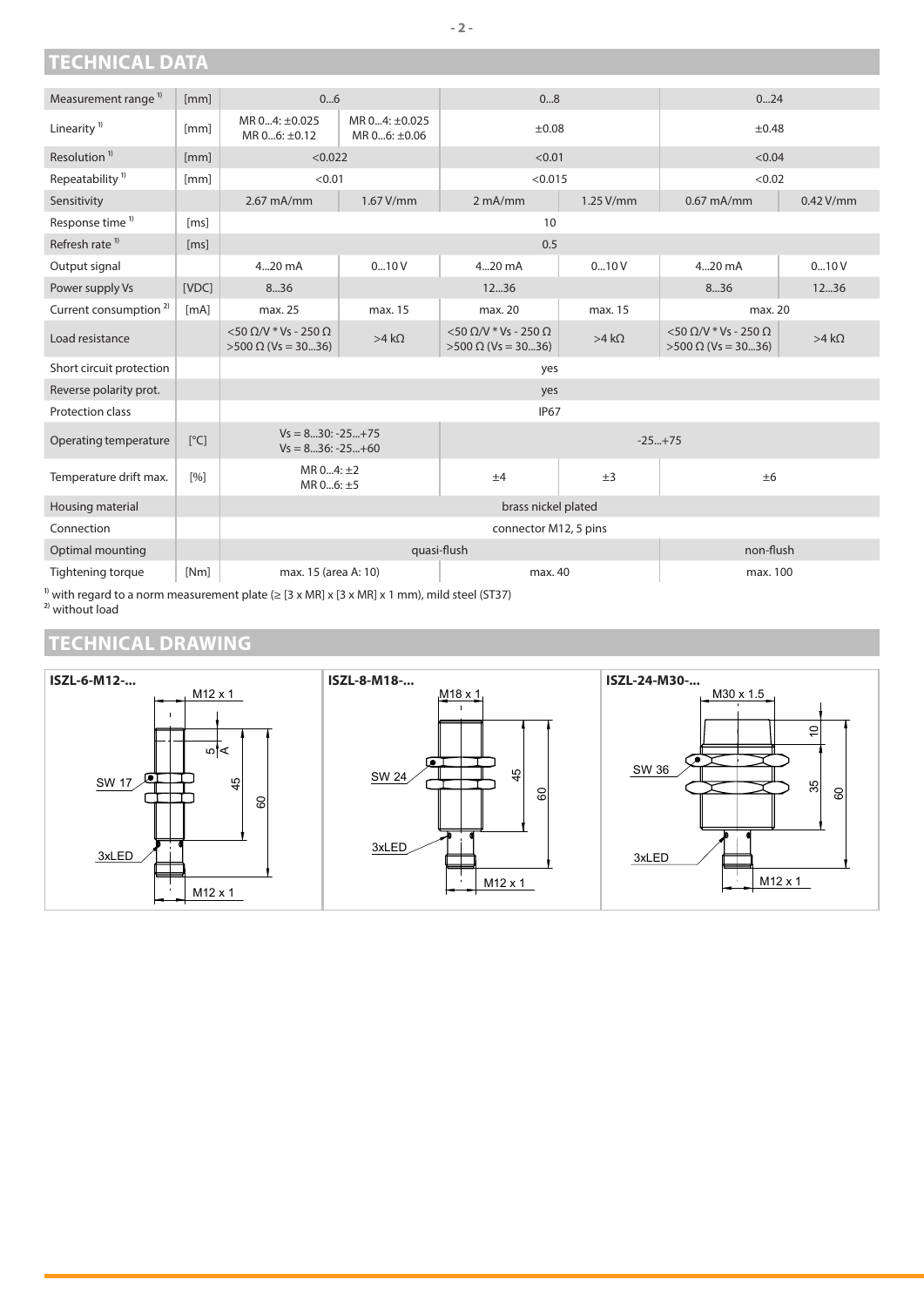#### <span id="page-2-0"></span>**Target size**

If the target is smaller than the standard target, the maximal measurement range will be reduced. This means that the output will reach its maximum at a shorter distance than shown in the table "Technical Data". If the target is larger than the standard target, there will be only minimal influences.



#### **Target material**

The sensors are optimized for mild steel targets, which can be identified by its distinctive attraction to magnets (magnetically soft, permeability coefficient >>1) - i.e. a magnet sticks to it after contact. For other materials the maximal measurement range is reduced.



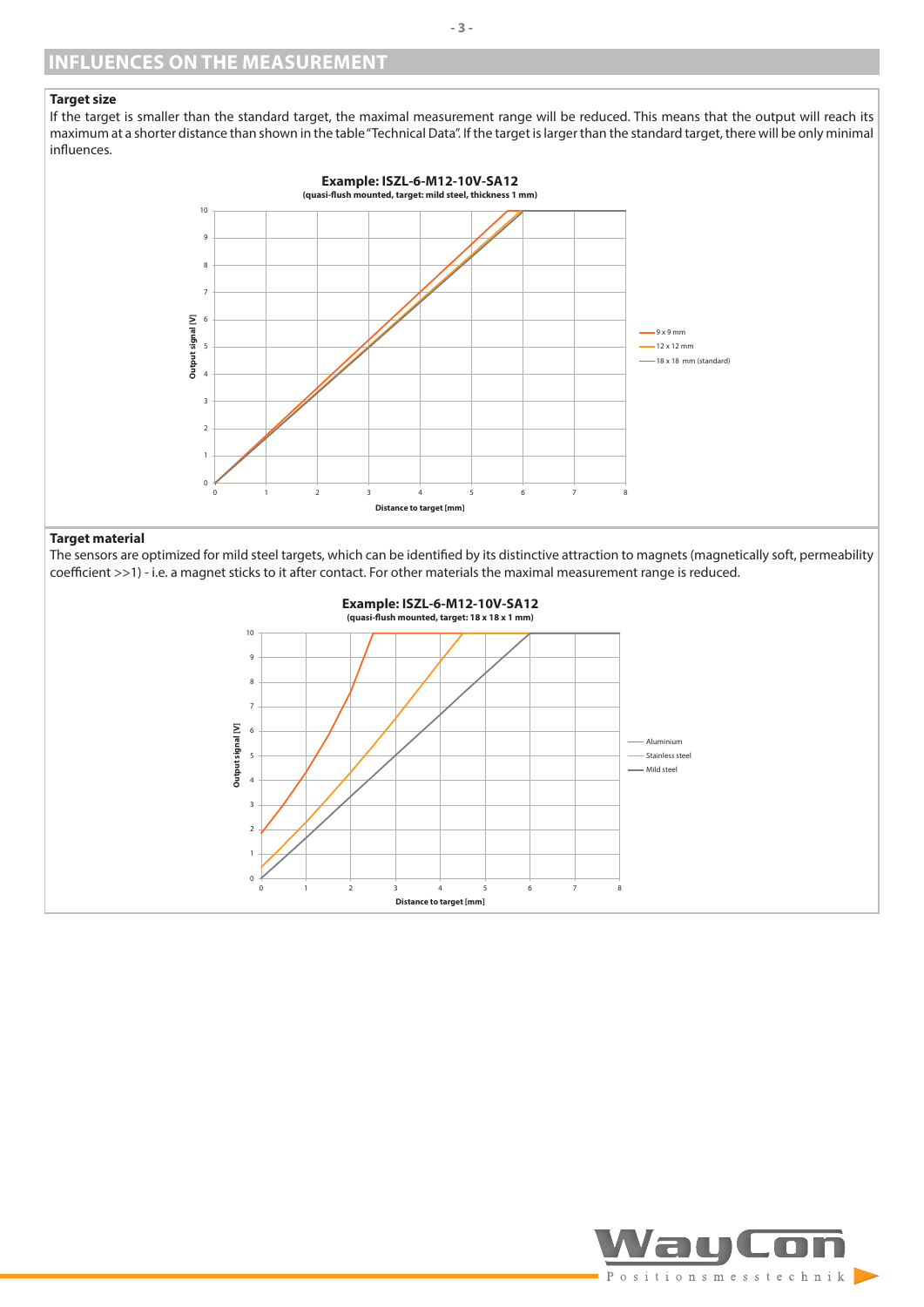#### <span id="page-3-0"></span>**Temperature influence**

Inductive sensors are susceptible to temperature changes – i.e. the output value at a given distance between sensor and target changes slightly if the temperature varies. Please note that the values mentioned in the datasheet do also include production tolerances, so a single sensor can have even smaller drifts.



## **ACCESSORIES MOUNTING SETS**



• Mounting panel (stainless steel)